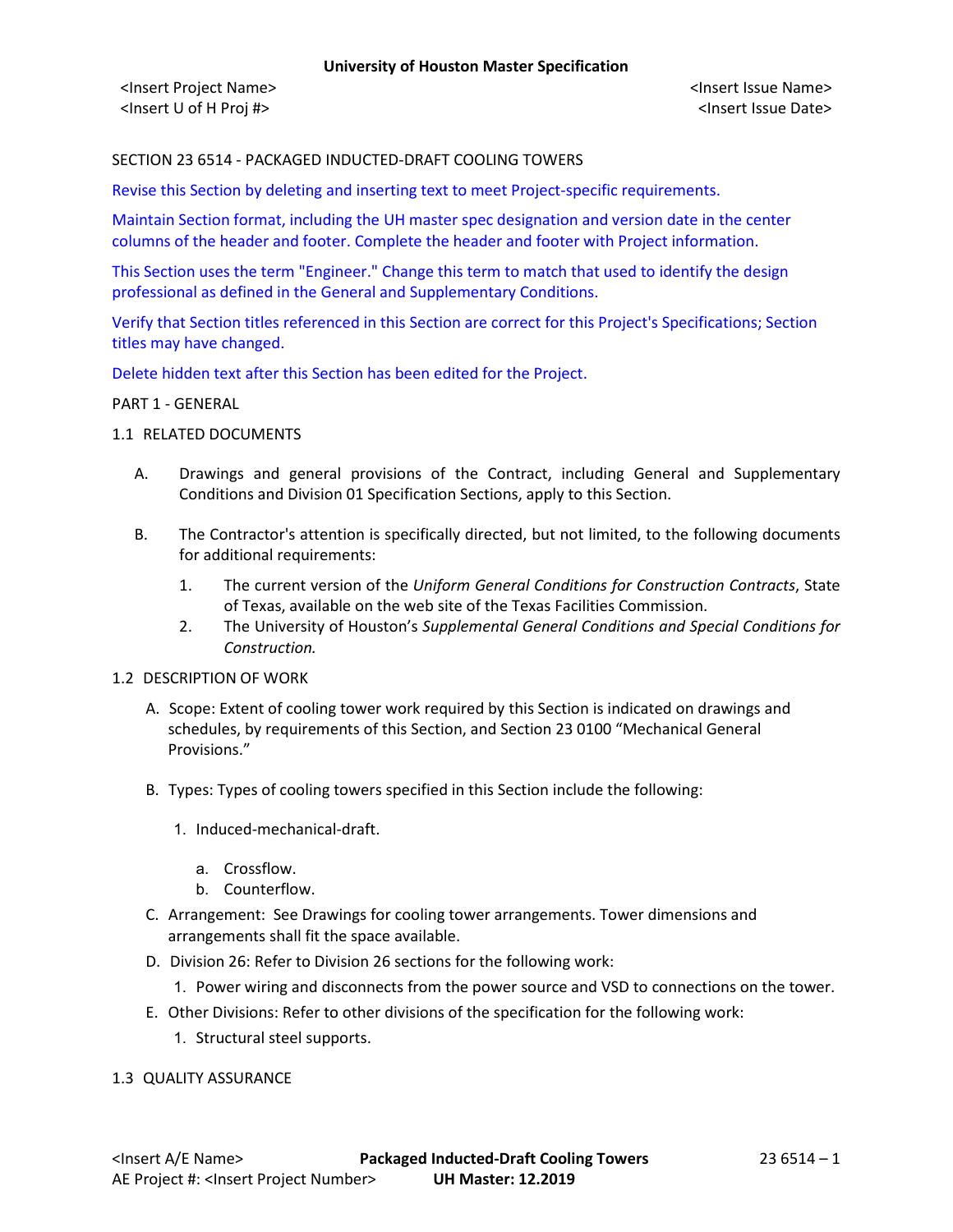<Insert Project Name> <Insert Issue Name> <Insert U of H Proj #> <Insert Issue Date>

- A. Factory Fabricated Towers: Design, fabricate and test factory fabricated towers in conformance with CTI Code and Standards, including:
	- 1. ATC-105 Standard Specifications for Thermal Testing of Wet/Dry Cooling Towers
	- 2. STD-111 Standard Specifications for Gear speed Reducers for Application on Industrial Water-Cooling Towers
	- 3. STD-131 Standard Specifications for Fiberglass-Reinforced Plastic Panels for Application on Industrial Water-Cooling Towers
	- 4. STD-201 Certification Standard for Water-Cooling Towers
- B. Wind Load: Design and certify towers for a wind load complying with governing codes, but not less than [**30**] [**Insert value**] pounds per square foot.
- C. Certifications: The cooling tower's performance shall be certified by the Cooling Tower Institute (CTI) in accordance with CTI Certification Standard STD-201 or, a field acceptance test shall be conducted in accordance with CTI Acceptance Test Code ATC-105, by CTI or other qualified independent third party testing agency. Submit certifications of tower conformance to CTI design and testing standards and American National Standard Institute (ANSI) A58.1, "Minimum Design Loads for Buildings and Other Structures."
- D. Provide tower components conforming to the following:
	- 1. Underwriters Laboratories, Inc. (UL) and National Electrical Manufacturers Association (NEMA): Provide motors, electrical wiring, conduit, lighting, and electrical devices listed and labelled to conform to UL and NEMA.
	- 2. Occupational Safety and Health Administration (OSHA): Construct stairways, walkways, platforms and ladders in conformance with OSHA requirements.

# 1.4 ACTION SUBMITTALS

- A. Product Data: Submit manufacturer's technical product data, including rated capacities, pressure drop, fan performance data; weights (shipping, installed, and operating), installation and start-up instructions, and rating curves with selected points clearly indicated.
- B. Contractor's Certification: Submittals shall include a certification, signed by an officer representing the Contractor and stipulating that the submittal prepared by the manufacturer has been reviewed, and checked on an item by item basis.
	- 1. Equipment and products not in strict conformance with contract documents shall be separately submitted, clearly flagged and proposed under the change provision of the contract.
- C. Shop Drawings: Submit shop drawings indicating dimensions, weight loadings, required clearances and certification of conformance with referenced standards.
- D. Controls: Submit shop drawing on:
	- 1. Make-up water level control and wiring diagrams.
	- 2. Bleed control.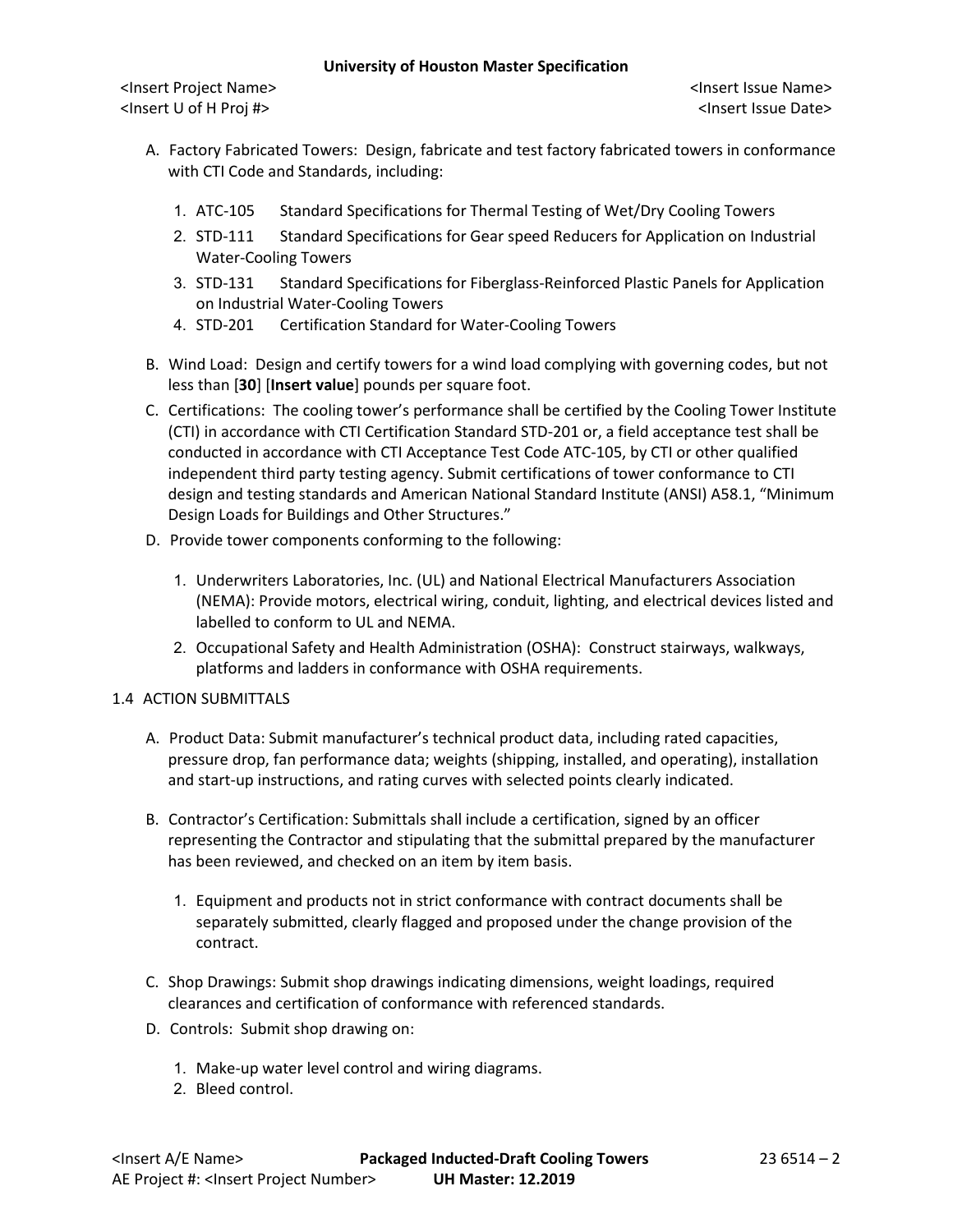<Insert Project Name> <Insert Issue Name> <Insert U of H Proj #> <Insert Issue Date>

E. Additional information as required in Section 23 0100 "Mechanical General Provisions."

# 1.5 CLOSEOUT SUBMITTALS

A. Maintenance Data: Submit maintenance data and parts lists for each cooling tower, control, and accessory. Include this data, product data, shop drawings, and wiring diagrams.

# 1.6 MAINTENANCE MATERIAL SUBMITTALS

- A. Furnish the following spare parts:
	- 1. One spare set of matched fan belts for each belt driven fan.
	- 2. Three spare spray nozzles for each tower cell.
	- 3. One spare gasket for each gasketed access and inspection opening.

# 1.7 DELIVERY, STORAGE, AND HANDLING

- A. Handle cooling towers and components carefully to prevent damage, breaking, denting, and scoring. Do not install damaged cooling towers or components, replace with new.
- B. Store cooling towers and components in a clean place. Protect from dirt, construction debris, and physical damage.
- C. Comply with manufacturer's rigging and installation instructions for unloading cooling towers and moving them to the final location.
- 1.8 WARRANTY
	- A. Warranty: The mechanical equipment, with the exception of the motor itself, shall be warranted against failure caused by defects in materials and workmanship for a period of five (5) years from the date of tower shipment. The warranty shall cover the fans, speed reducers, couplings or belts, fan shaft and mechanical supports.

### **PART 2 - PRODUCTS**

- 2.1 COOLING TOWER GENERAL REQUIREMENTS
	- A. Manufacturer: Provide cooling towers which are the product of a manufacturer regularly engaged in the production of cooling towers, who publishes descriptions and catalog capacities of the proposed equipment, who maintains facilities capable of testing towers in accordance with CTI testing requirements and can demonstrate that the proposed cooling tower product has been in satisfactory service for not less than three years prior to the date of Invitation For Bids of this Contract. Provide the following models or approved equal:
		- 1. Evapco AT-Line.
		- 2. Marley (SPX) NC Series.
		- 3. BAC Series 3000.
	- B. Structural Supports: Modify design details of tower supports, structural framing, vibration isolators to suit cooling tower proposed.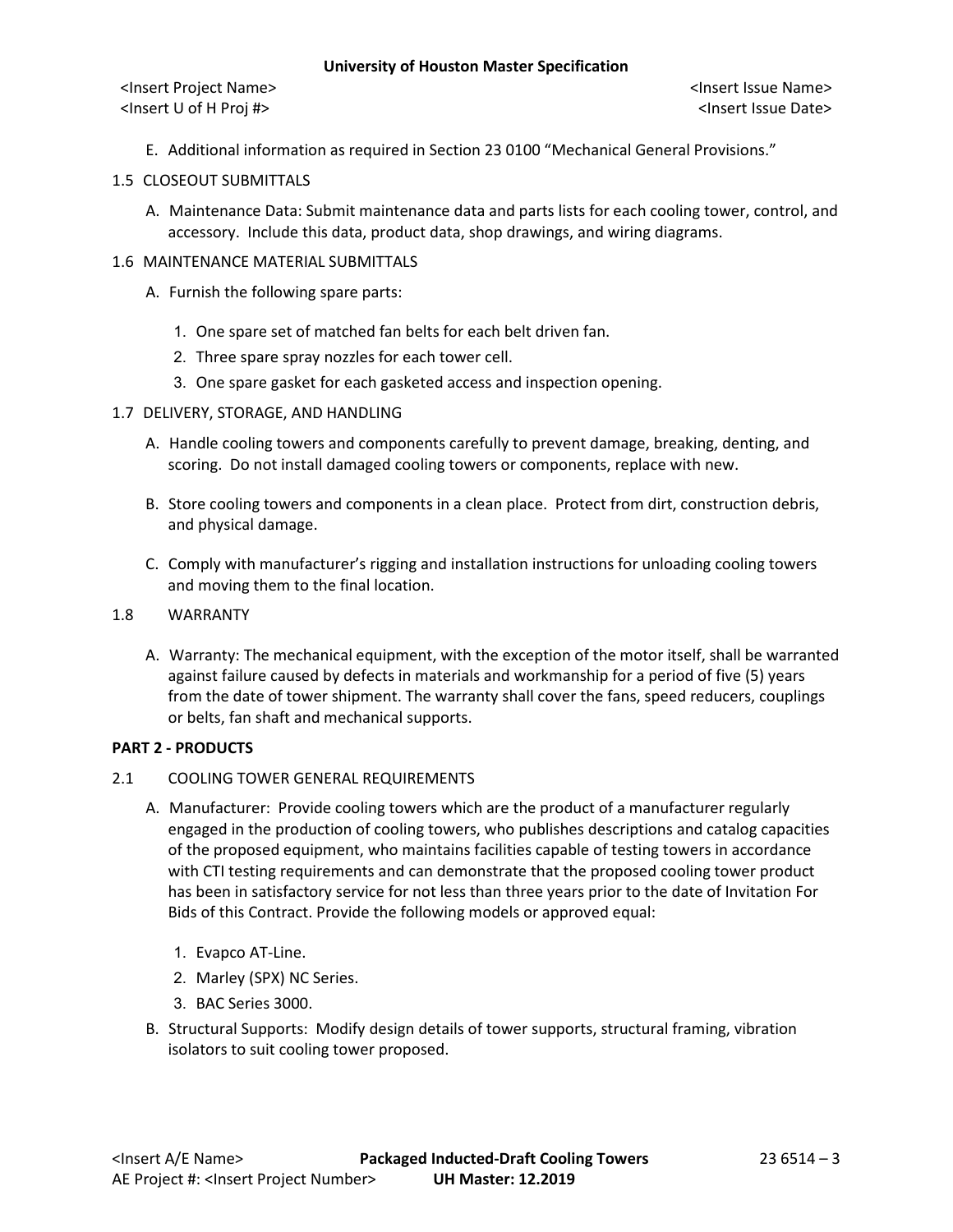<Insert Project Name> <Insert Issue Name> <Insert U of H Proj #> <Insert Issue Date>

- 1. Any modifications to the cooling tower supports, stub columns, additional structural steel of vibration isolators required to suit the particular tower shall be furnished without additional cost.
- 2. Vibration isolation modifications shall conform to the requirements of Section 23 0548 "Vibration Isolation."
- C. Galvanizing: Where the term "galvanizing" is used in reference to cooling towers, it shall mean either hot-dip galvanizing or electro-deposited zinc coating at a rate not less than 2 ounces per square foot of surface, performed after the material has been fabricated.
	- 1. The use of zinc pigment paint in lieu of galvanizing will not be permitted.
- D. Stainless Steel: Provide Type 316 stainless steel, where stainless steel is specified and not noted.
- 2.2 INDUCED-DRAFT COOLING TOWERS
	- A. General: Provide factory-assembled induced-draft counterflow or crossflow cooling towers of quantity, capacity, and sizes indicated on the Drawings. Towers shall be designed for multiple or dual side air entry and vertical air discharge.
	- B. Cold Water Basin and Accessories: The entire cold water basin shall be constructed of heavy gauge Type 304 stainless steel. Each cooling tower cell shall include a side outlet depressed or sloped sump, overflow, drain, stainless steel anti-vortexing hood and removable screen, and [**brass make-up water control valve with float assembly.**][**Ultrasonic level sensor and transmitter with stainless steel make-up water control valve**] Outlet connection shall be designed to mate with ASME Class 150. pipe flange or grooved mechanical coupling connection.
		- 1. Provide factory installed basin sweeper distribution piping and nozzles to minimize sediment from collecting in collection basin. Sweeper piping shall be PVC or CPVC, schedule 40 minimum and treated with UV inhibitors to allow for installation in direct sunlight without degradation. Extend sweeper piping for connection to bottom of cooling tower unless otherwise noted on the drawings.
	- C. Casing: The casing shall consist of stainless steel support structure and frame with a stainless steel mechanical support. Casing panels shall be constructed of heavy duty Fiberglass Reinforced Polyester (FRP) or 304 stainless steel. Fan deck shall be constructed of 304 stainless steel or FRP and designed as required to support weight of service personnel for maintaining tower. Casing shall be UV resistant to weathering.
	- D. Louvers: The louvers shall be constructed of UV resistant FRP or PVC. Louvers shall be mounted in easily removable frames as required for access to the basin for maintenance. The louvers shall be designed to prevent splash out and block direct sunlight into the basin.
	- E. Propeller Fans: Provide a fixed or adjustable pitch multi-blade heavy duty axial propeller fans statically balanced. Fans shall be constructed of aluminum alloy blades with cast aluminum hubs.
	- F. Bearings:
		- 1. Fan shaft bearings shall be heavy duty self-aligning ball bearings with moisture-proof seals. Bearings shall be designed for a minimum L-10 life of 75,000 hours.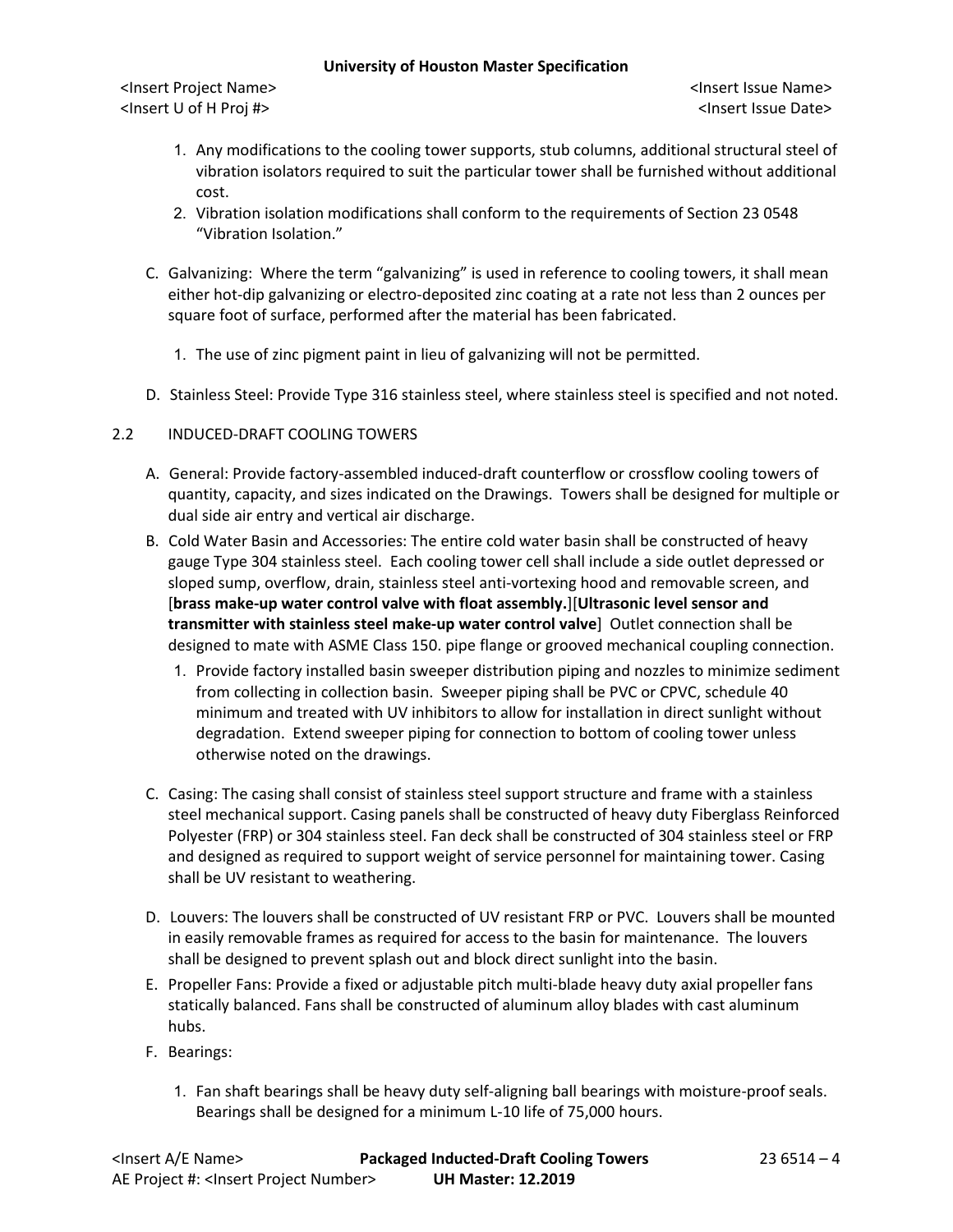<Insert Project Name> <Insert Issue Name> <Insert U of H Proj #> <Insert Issue Date>

2. Bearing lube lines shall be extended to the exterior of the unit for easy access.

# Retain one of the two following paragraphs regarding belt or gear drives.

- G. Belt Drive:
	- 1. The fan drive shall be a multi-groove, solid back V-belt type with taper lock sheaves designed for 150% of the motor nameplate horsepower or geared reducer drive used in model provided.
	- 2. Belt material shall be neoprene reinforced with polyester cord and specifically designed for cooling tower service.
	- 3. Fan sheaves shall be aluminum alloy construction.
	- 4. Motor shall be located outside of cooling tower casing.
- H. Gear Drive:
	- 1. The fan drive housing shall be cast iron with epoxy or polyurethane finish.
	- 2. Service factor shall 2.0 based on motor nameplate horsepower.
	- 3. Mounting shall be directly to fan hub and connected to motor so motor shaft is horizontal.
	- 4. Capable of both forward and reverse operation.
	- 5. Motor shall be located outside of cooling tower casing.
	- 6. Extend oil fill, drain and vent to outside of cooling tower casing.
- I. Motor: Provide a totally enclosed, air over (TEAO) or total enclosed fan-cooled (TEFC) type motor single-speed motor design rated for inverter duty. Motors used in belt drive applications shall be mounted on adjustable base for belt adjustment.
	- 1. Motor shall be specially rated for the application.
	- 2. Motors controlled through variable frequency controllers shall be equipped with shaft grounding protection.
	- 3. Motors equipped with internal electric heaters that are electrically interlocked to automatically energize when motor is off and de-energize when motor is on.
- J. Hot Water Distribution System: Provide one of the following hot water distribution systems:
	- 1. Gravity Type for Use in Crossflow Designs: Gravity type distribution system shall consist of Class 150 flange or grooved pipe inlet connection, pre-strainer assembly, stainless steel distribution basin, and replaceable nozzles installed in floor of hot water basin to ensure even distribution of water over the fill of gravity flow. Provide easily removable distribution basin covers constructed of high density polyethylene (HDPE) or Type 304 stainless steel.
	- 2. Pipe each cooling tower cell internally to a single Class 150 flanged or grooved connection that is located on the bottom of the cooling tower unless otherwise noted on the drawings. All internal piping shall be done at the manufacturer's factory.
	- 3. Spray Type for Use in Counterflow Designs: Spray type distribution system shall consist of steel pipe connection, schedule 40 PVC spray header and branches and removable ABS spray nozzles. The spray header, branches and nozzles shall be easily removed for cleaning purposes.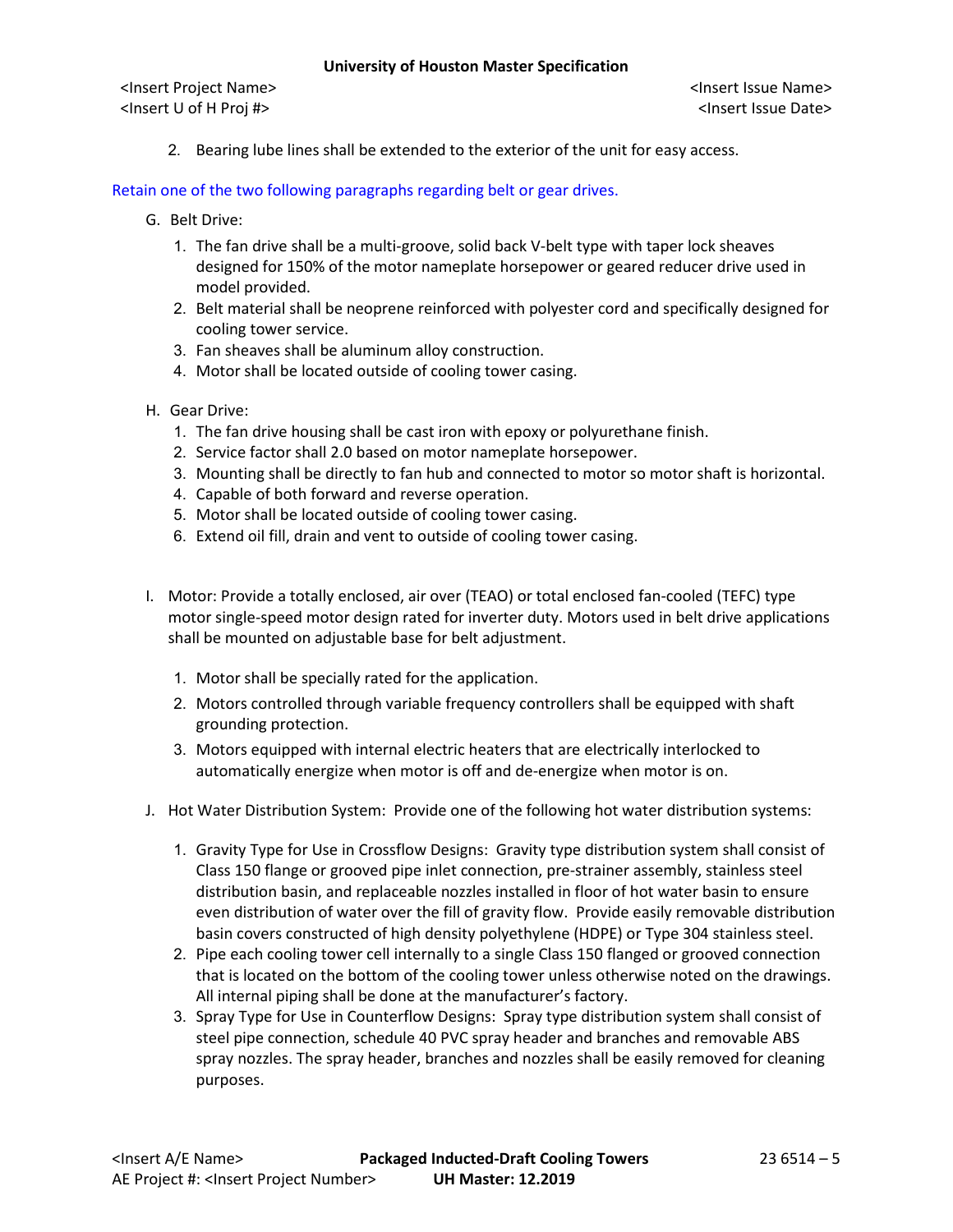<Insert Project Name> <Insert Issue Name> <Insert U of H Proj #> <Insert Issue Date>

- K. Fill: The cooling tower fill shall be PVC of cross-fluted design with a minimum thickness of [**15**] [**Insert thickness**] mils before forming. The fill shall be self-extinguishing for fire resistance with a flame spread rating of 15 or less per ASTM E84-81a. The fill shall be resistant to rot, decay, or biological attack.
- L. Eliminators: Provide drift eliminators constructed entirely of inert PVC. Maximum drift rate shall be less than 0.005% of the circulating water rate.
- M. Equalizer Connection: Each tower shall be supplied with a factory equalizer connection to balance the level of the cold water basins for multiple cell or tower arrangement.
- N. Access and Safety:
	- 1. Access Doors: Provide hinged access door at both ends of the tower walls for access to eliminators and fan plenum section.
	- 2. Fan Guard: Provide a heavy gauge stainless steel wire fan guard for each fan cylinder.
	- 3. Ladders, Platforms, Walkways and Railings: Design in accordance with OSHA requirements. Construct of fiberglass, aluminum, type 304 stainless steel. Furnish ladders with safety cage as required. Ladders, platforms, walkways and railings shall be provided as required to access and maintain all cooling tower serviceable components, i.e., motor, fan drive, hot and cold water distribution systems, etc.
	- 4. Provide one manual equipment hoisting assembly with davit arm to lower and raise components from fan deck to base of cooling towers. Design assembly to accommodate 1.5 times the heaviest single component. Provide davit socket pedestal that allows assembly to be temporarily mounted to each cooling tower fan deck. Provide any additional supports required to lift or lower the components.
- O. Vibration Switch: Provide a factory-accessory, manual reset vibration switch with alarm contacts for each tower cell fan which shall de-energize fan motor if excessive vibration occurs due to fan imbalance. Alarm contacts shall be monitored by the BCAS. Vibration limit switch shall be in a cast iron waterproof NEMA enclosure.
- P. Bolting: Bolting connections shall be with stainless steel bolts, nuts, and washers. All joints shall be sealed watertight.

### PART 3 - EXECUTION

### 3.1 INSTALLATION

- A. General: Install cooling towers where indicated, in accordance with equipment manufacturer's written instructions and ensure that cooling towers comply with specification requirements and serve intended purposes.
- B. Access: Provide access and service space around and over cooling towers, but in no case less than that recommended by manufacturer.
- C. Placement: Install cooling towers on steel framing member provided under other section of the specifications. Level units to tolerance of 1/8-inch in 10 feet, in both directions.